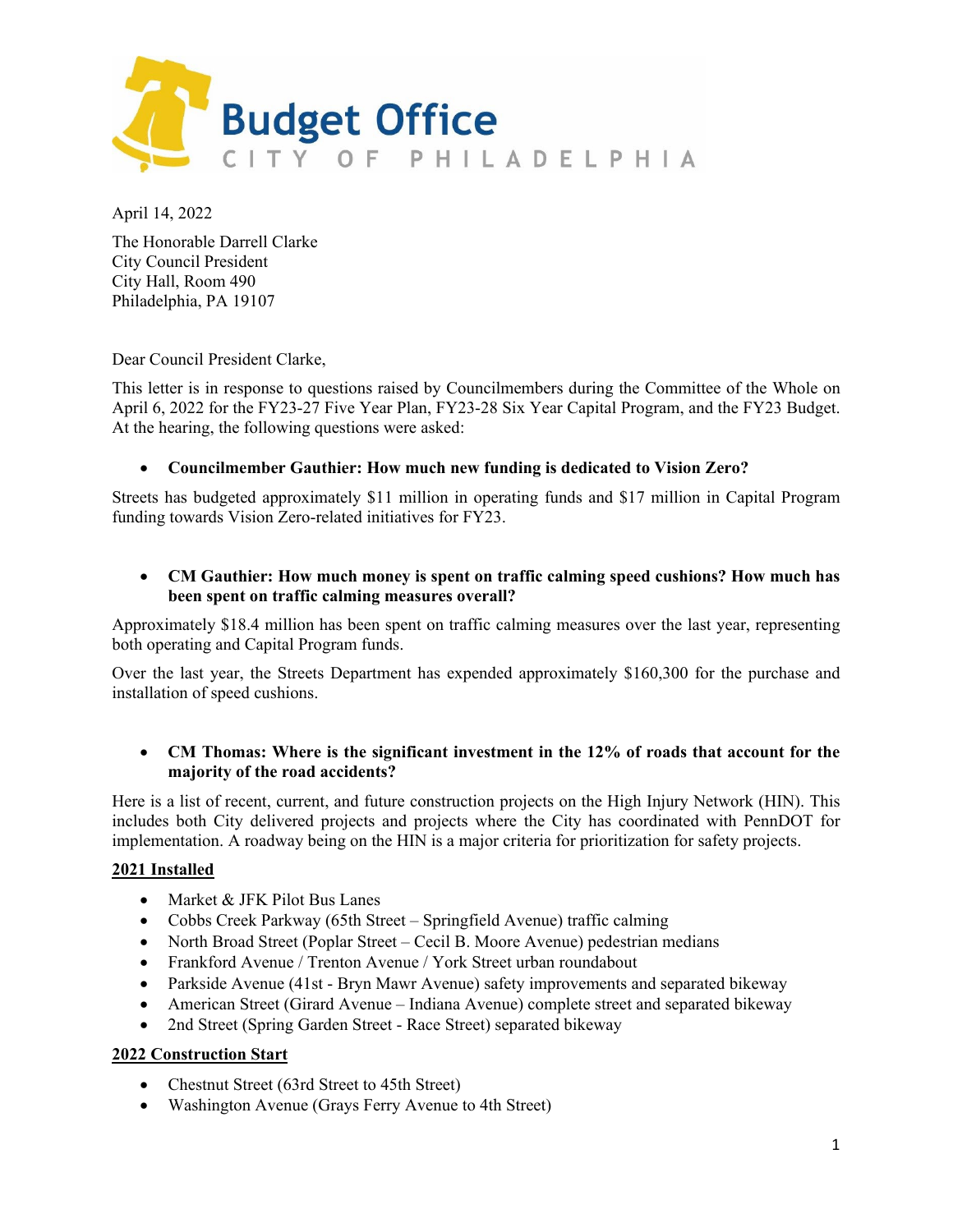

- 49th/Grays/Lindbergh (Paschall Street to Elmwood Avenue)
- Passyunk/Essington Avenues (61st Street to Bartrams Avenue)
- 15th Street (Callowhill Street to JFK Boulevard)
- Market Street (30th Street to 34th Street)
- Grays Ferry Avenue (Fed Ex Drive to 34th Street)
- Race Street (6th Street to 4th Street)
- Henry Avenue (Walnut to School House Lane)
- Chestnut St Red Painted Bus Lanes (Broad Street to 2nd Street)

# **2023+ Construction Start**

- Broad / Erie / Germantown Intersection Improvements (BGE)
- Woodland Avenue Trolley Portal Complete Streets Project
- Franklin Square Pedestrian Access (curb protected bike lane)
- Cottman Avenue (Castor Ave Roosevelt Boulevard)
- Direct Bus Phase B (Roosevelt Boulevard Pratt to Broad)
- Rising Sun, Germantown, Ontario intersection safety improvements
- Broad & Locust intersection safety improvements
- Roosevelt Boulevard, Summerdale, Adams intersection safety improvements
- Island Avenue (Elmwood Avenue to Suffolk Avenue)
- Parkside Avenue Bryn Mawr Avenue 52nd Street
- 63rd Street/Cobbs Creek Parkway (City Avenue Woodland Avenue) safety corridor
- Old City Market St Project (2nd Street 6th Street)
- Olney Ave Corridor Analysis (Wister to Rising Sun)
- North 19th and 20th St Corridor Analysis (Market to Spring Garden)
- Spring Garden Street (Columbus Avenue 23rd Street)
- Roosevelt Boulevard safety intersection upgrades, 2025 improvements
- Roosevelt Boulevard ITS and Emergency Preemption
- Castor Avenue (Comley Street Rhawn Avenue)
- Cheltenham Avenue, Crescentville Road, and Tookany Creek Parkway Roundabout
- Cobbs Creek Parkway and 70th Street Roundabout
- Washington Lane Corridor Safety Improvements (Stenton Ave to Cheltenham Ave)
- Castor Avenue Corridor Safety Improvements Northern Section (Comly Street to Rhawn Ave)
- Wyoming Avenue Corridor Safety Improvements (Roosevelt Boulevard to Whitaker Avenue)
- 5th Street Corridor Safety Improvements (Spring Garden Street to Lycoming Street)

Please contact my office if you need further information.

Thank you,

Michael Carroll, P.E.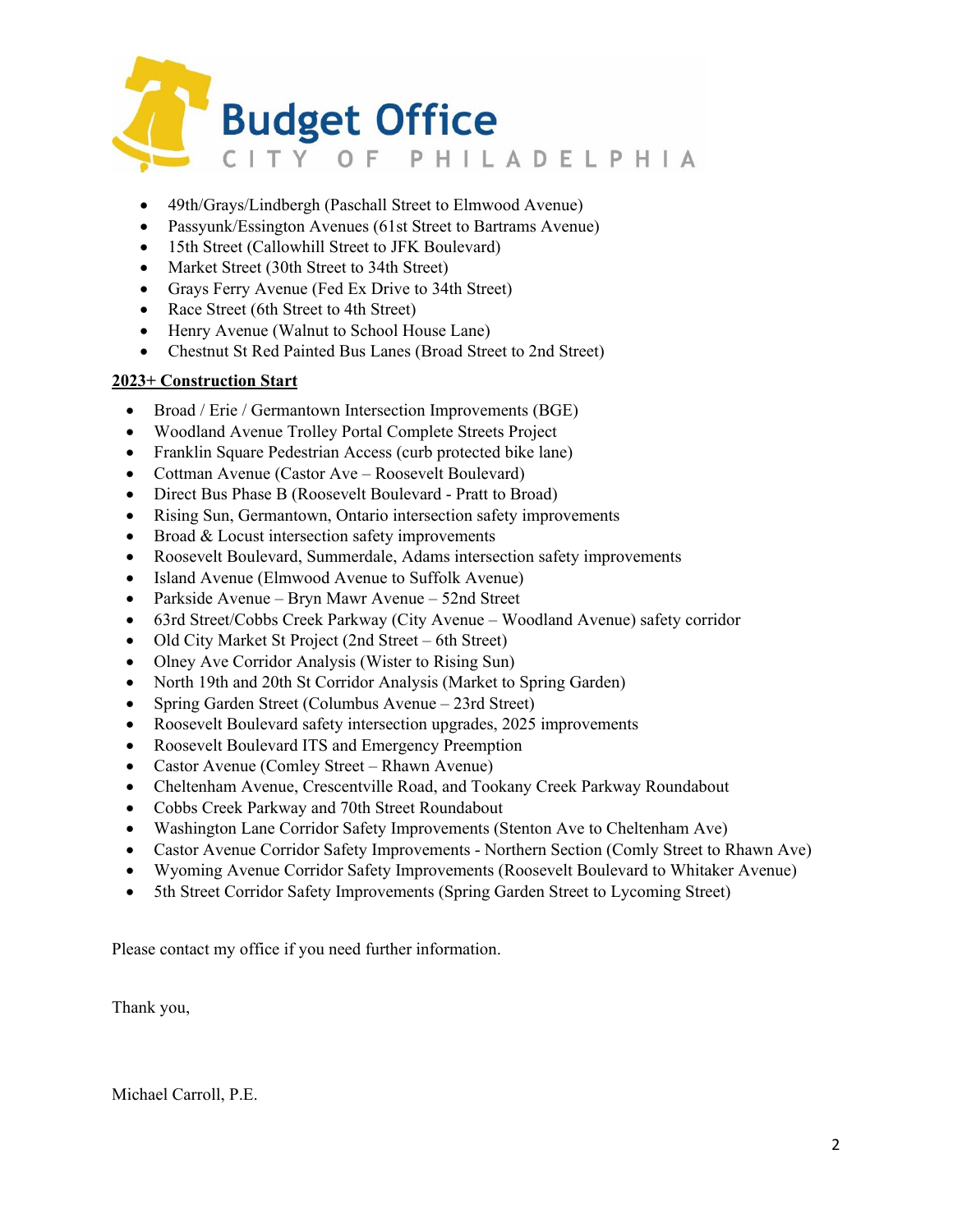

The Honorable Darrell Clarke City Council President City Hall, Room 490 Philadelphia, PA 19107

Dear Council President Clarke,

This letter is in response to questions raised by Councilmembers during the Committee of the Whole on April 6, 2022 for the FY23-27 Five Year Plan, FY23-28 Six Year Capital Program, and the FY23 Budget. At the hearing, the following questions were asked:

• **Councilmember Thomas: What is the cost of increasing the BIRT exemption from \$100,000 to \$200,000?**

We ask the Councilmember to reach out to the Law Department for further guidance on altering the BIRT exemption amount. Chief Revenue Counsel, Frances Beckley can be of assistance at Frances.Beckley@phila.gov.

Please contact my office if you need further information.

Thank you,

Frank Breslin, Revenue Commissioner and Chief Collections Officer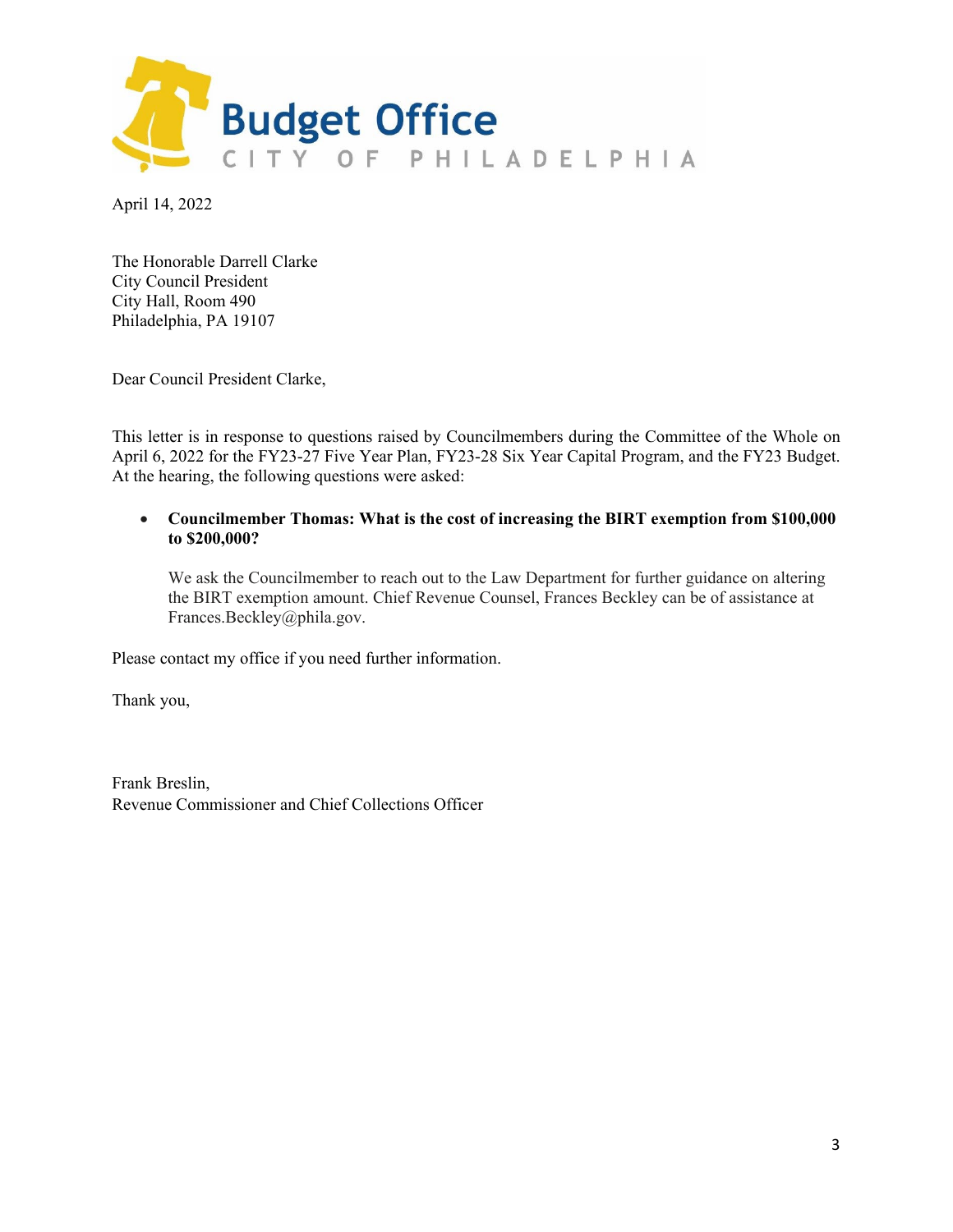

The Honorable Darrell Clarke City Council President City Hall, Room 490 Philadelphia, PA 19107

Dear Council President Clarke,

This letter is in response to questions raised by Councilmembers during the Committee of the Whole on April 6, 2022 for the FY23-27 Five Year Plan, FY23-28 Six Year Capital Program, and the FY23 Budget. At the hearing, the following questions were asked:

**Councilmember Gauthier: Overall plan for LED Streetlighting clarification and how many lights will be funded specifically by the \$600K allocated in this year's budget.**

The Department's FY23 recommended Capital Program includes general obligation funds for "Street Lighting Improvements" and "Street Alley Lighting Improvements" at \$300,000 and \$350,000 respectively, for a total of \$650,000.

The Department will utilize the recommended \$300,000 funding for "Street Lighting Improvement" to convert 150 streetlights from incandescent high-pressure sodium (HPS) to light-emitting diodes (LED) lighting. Streets relies on this capital program line item for street lighting poles, as well as LED lights. Funding will be used to purchase 150 poles and 150 cobra-head LED lights.

In addition, the Department will utilize the recommended \$350,000 funding for "Street Alley Lighting Improvements" to convert 2,000 alley lights from HPS to LED lighting. Alley lights are significantly less expensive than typical streetlights and the Department will be using this line item exclusively for conversion of alley lights, ensuring all of this line-item funding is dedicated LED conversion work.

Streets long-term LED conversion plan however relies on the utilization of the highly anticipated and innovative energy service company (ESCO) performance contract. Over 100,000 streetlights are expected to be converted to LED lighting within a two to three-year period utilizing this approach, with anticipated significant long-term costs savings as a result of the more energy-efficient LED lights. It is anticipated this work will commence January 2023. Priority will be given to high-violent crime areas based upon an audit analysis to be performed by the contractor. This will provide greater visibility relative to incandescent lighting, resulting safer and better conditions for deterring crime.

Please contact my office if you need further information.

Thank you,

Carlton Williams

Streets Commissioner